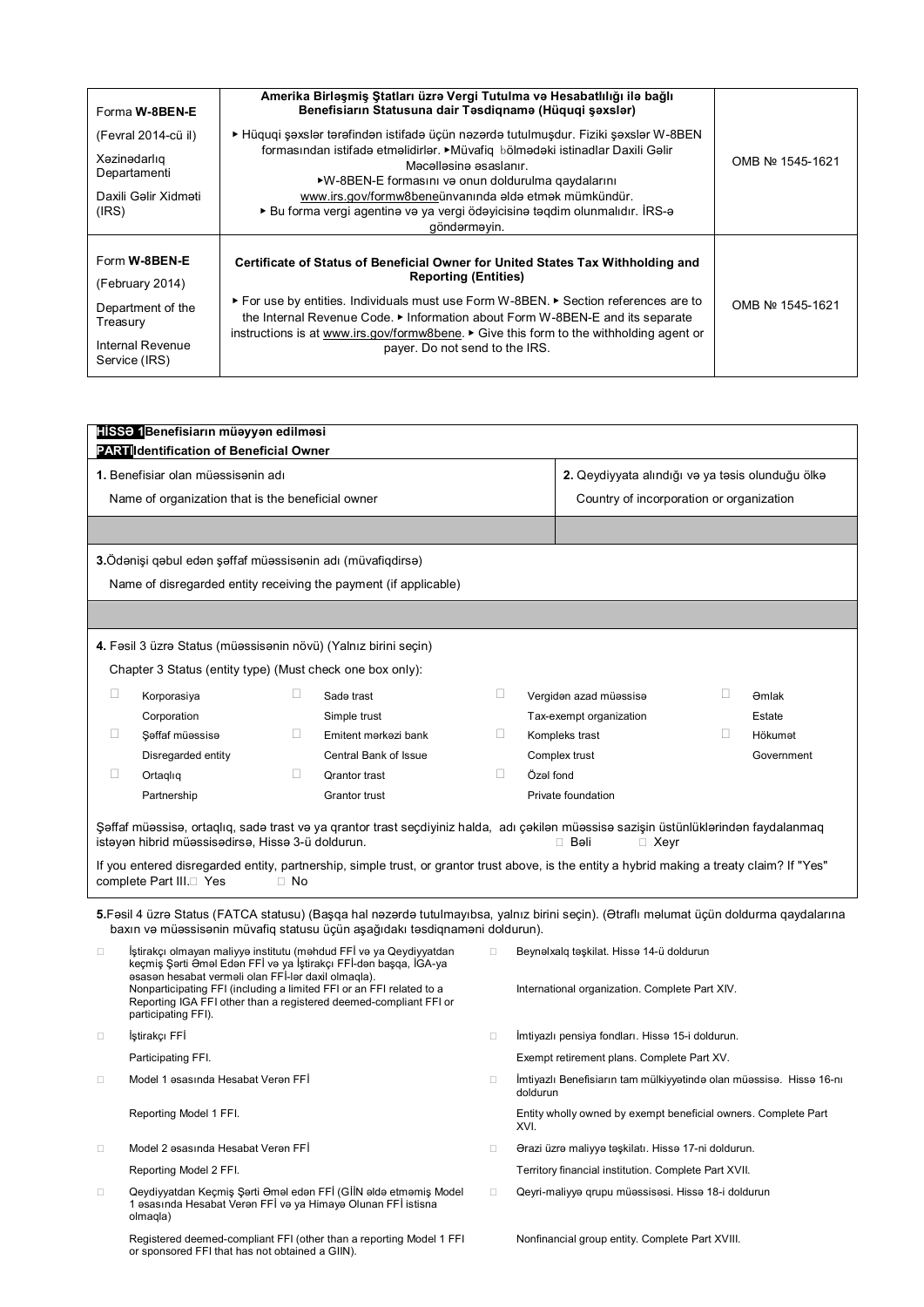| $\Box$                                                                                                                                                                           | GIIN alda etmayan Himaya Olunan FFI. Hissa 4-ü doldurun.                                                                                                                                                         |             | $\Box$                                |                                                                                                       | Azad olunan "start-up" şirkəti. Hissə 19-u doldurun.                                                  |  |
|----------------------------------------------------------------------------------------------------------------------------------------------------------------------------------|------------------------------------------------------------------------------------------------------------------------------------------------------------------------------------------------------------------|-------------|---------------------------------------|-------------------------------------------------------------------------------------------------------|-------------------------------------------------------------------------------------------------------|--|
|                                                                                                                                                                                  | Sponsored FFI that has not obtained a GIIN. Complete Part IV.                                                                                                                                                    |             |                                       |                                                                                                       | Excepted nonfinancial start-up company. Complete Part XIX.                                            |  |
| $\Box$                                                                                                                                                                           | Sənədləşdirilmiş Şərti Əməl Edən, qeydiyyatdan keçməyən yerli bank.<br>Hissə 5-i doldurun.                                                                                                                       |             | $\Box$                                | Ləğv edilmə və ya müflisləşmə ilə bağlı azad olunan qeyri-maliyyə<br>təşkilatı. Hissə 20-ni doldurun. |                                                                                                       |  |
|                                                                                                                                                                                  | Certified deemed-compliant nonregistering local bank. Complete Part<br>V.                                                                                                                                        |             |                                       | Part XX.                                                                                              | Excepted nonfinancial entity in liquidation or bankruptcy. Complete                                   |  |
| о                                                                                                                                                                                | Yalnız az dəyərli hesablara malik Şərti Əməl Edən FFİ. Hissə 6-nı<br>doldurun.                                                                                                                                   |             | $\Box$                                |                                                                                                       | 501(c) maddəsində nəzərdə tutulan təşkilat. Hissə 21-i doldurun.                                      |  |
|                                                                                                                                                                                  | Certified deemed-compliant FFI with only low-value accounts.<br>Complete Part VI.                                                                                                                                |             |                                       |                                                                                                       | 501(c) organization. Complete Part XXI.                                                               |  |
| $\Box$                                                                                                                                                                           | Sənədləşdirilmiş Şərti Əməl Edən, Himayə olunan qapalı investisiya<br>qurumu. Hissa 7-ni doldurun.                                                                                                               |             | $\Box$                                |                                                                                                       | Qeyri-kommersiya təşkilatı. Hissə 22-ni doldurun.                                                     |  |
|                                                                                                                                                                                  | Certified deemed-compliant sponsored, closely held investment<br>vehicle. Complete Part VII.                                                                                                                     |             |                                       |                                                                                                       | Nonprofit organization. Complete Part XXII.                                                           |  |
| $\Box$                                                                                                                                                                           | Sənədləşdirilmiş Şərti Əməl edən məhdud müddətli borc investisiya<br>müəssisəsi. Hissə 8-i doldurun.                                                                                                             |             | $\Box$                                | Birja səhmli NFFE və ya açıq Birja səhmli müəssisənin NFFE törəmə<br>müəssisəsi. Hissə 23-ü doldurun. |                                                                                                       |  |
|                                                                                                                                                                                  | Certified deemed-compliant limited life debt investment entity.<br>Complete Part VIII.                                                                                                                           |             |                                       | Publicly traded NFFE or NFFE affiliate of a publicly traded<br>corporation. Complete Part XXIII.      |                                                                                                       |  |
| $\Box$                                                                                                                                                                           | Sənədləşdirilmiş Şərti Əməl edən investisiya məsləhətçiləri və<br>investisiya menecerləri. Hissə 9-u doldurun.                                                                                                   |             | $\Box$                                | Orazi üzrə azad olunan NFFE. Hissə 24-ü doldurun.                                                     |                                                                                                       |  |
|                                                                                                                                                                                  | Certified deemed-compliant investment advisors and investment<br>managers. Complete Part IX.                                                                                                                     |             |                                       | Excepted territory NFFE. Complete Part XXIV.                                                          |                                                                                                       |  |
| $\Box$                                                                                                                                                                           | Təsisçisi sənədləşdirilmiş FFİ. Hissə 10-u doldurun.                                                                                                                                                             |             | $\Box$                                | <u>Aktiv NFFE. Hissə 25-i doldurun.</u>                                                               |                                                                                                       |  |
|                                                                                                                                                                                  | Owner-documented FFI. Complete Part X.                                                                                                                                                                           |             |                                       |                                                                                                       | <b>Active NFFE. Complete Part XXV.</b>                                                                |  |
| $\Box$                                                                                                                                                                           | Məhdudlaşdırılmış distribyutor. Hissə 11-i doldurun.                                                                                                                                                             |             | $\Box$                                |                                                                                                       | Passiv NFFE. Hissa 26-ni doldurun.                                                                    |  |
|                                                                                                                                                                                  | Restricted distributor. Complete Part XI.                                                                                                                                                                        |             |                                       | Passive NFFE. Complete Part XXVI.                                                                     |                                                                                                       |  |
| $\Box$                                                                                                                                                                           | İGA-ya əsasən hesabat verməyən FFİ (Model 2 üzrə İGA-ya uyğun<br>olaraq qeydiyyatdan keçmiş Şarti Əməl Edən FFİ hesab olunan FFİ<br>daxil olmaqla). Hissa 12-ni doldurun.                                        |             | $\Box$                                | Azad olunan qarşılıqlı asıl FFI. Hissə 27-ni doldurun.                                                |                                                                                                       |  |
|                                                                                                                                                                                  | Nonreporting IGA FFI (including an FFI treated as a registered<br>deemed-compliant FFI under an applicable Model 2 IGA). Complete<br>Part XII.                                                                   |             |                                       | Excepted inter-affiliate FFI. Complete Part XXVII.                                                    |                                                                                                       |  |
| $\Box$                                                                                                                                                                           | Xarici hökumət, ABŞ hökuməti və ya xarici emitent mərkəzi bank.<br>Hissə 13-ü doldurun                                                                                                                           |             | Birbaşa hesabat veran NFFE.<br>$\Box$ |                                                                                                       |                                                                                                       |  |
|                                                                                                                                                                                  | Foreign government, government of a U.S. possession, or foreign<br>Direct reporting NFFE.<br>central bank of issue. Complete Part XIII.                                                                          |             |                                       |                                                                                                       |                                                                                                       |  |
|                                                                                                                                                                                  |                                                                                                                                                                                                                  |             | $\Box$                                |                                                                                                       | Himayə olunan birbaşa hesabat verən NFFE. Hissə 28-i doldurun.                                        |  |
|                                                                                                                                                                                  |                                                                                                                                                                                                                  |             |                                       |                                                                                                       | Sponsored direct reporting NFFE. Complete Part XXVIII.                                                |  |
|                                                                                                                                                                                  | 6. Daimi yaşayış ünvanı (küçə, mənzilin nömrəsi, yaxud kənd yerinə poçtun çatdırılma məntəqəsi). Abunə qutusundan və ya vasitəçi                                                                                 |             |                                       |                                                                                                       |                                                                                                       |  |
|                                                                                                                                                                                  | ünvandan istifadə etməyin (hüquqi ünvandan başqa).<br>Permanent residence address (street, apt. or suite no., or rural route). Do not use a P.O. box or in-care-of address (other than a<br>registered address). |             |                                       |                                                                                                       |                                                                                                       |  |
|                                                                                                                                                                                  |                                                                                                                                                                                                                  |             |                                       |                                                                                                       |                                                                                                       |  |
|                                                                                                                                                                                  | Şəhər, ştat və ya əyalət. Müvafiq olduqda, poçt kodunu daxil edin.<br>City or town, state or province. Include postal code where appropriate.                                                                    |             |                                       |                                                                                                       | Ölkə<br>Country                                                                                       |  |
|                                                                                                                                                                                  |                                                                                                                                                                                                                  |             |                                       |                                                                                                       |                                                                                                       |  |
| 7. Poçt ünvanı (yuxarıda qeyd ediləndən fərqlənirsə) / Mailing address (if different from above)                                                                                 |                                                                                                                                                                                                                  |             |                                       |                                                                                                       |                                                                                                       |  |
|                                                                                                                                                                                  |                                                                                                                                                                                                                  |             |                                       |                                                                                                       |                                                                                                       |  |
| Şəhər, ştat və ya əyalət. Müvafiq olduqda, poçt kodunu daxil edin.<br>City or town, state or province. Include postal code where appropriate.                                    |                                                                                                                                                                                                                  |             | Ölkə<br>Country                       |                                                                                                       |                                                                                                       |  |
|                                                                                                                                                                                  |                                                                                                                                                                                                                  |             |                                       |                                                                                                       |                                                                                                       |  |
|                                                                                                                                                                                  | 8. Tələb olunduğu halda, ABŞ vergi ödəyicisinin<br>9a <b>□G</b> ilN<br>eyniləşdirmə nömrəsi (VÖEN)<br>U.S. taxpayer identification number (TIN), if<br>required                                                  | <b>GIIN</b> |                                       | b⊡ Xarici VÖEN<br><b>Foreign TIN</b>                                                                  | 10. İstinad nömrəsi(ləri) (doldurulma<br>qaydalarına baxın)<br>Reference number(s) (see instructions) |  |
|                                                                                                                                                                                  |                                                                                                                                                                                                                  |             |                                       |                                                                                                       |                                                                                                       |  |
| Qeyd. Formanın digər hissələrini doldurmağınız və Hissə 29-u imzalamağınız xahiş olunur.<br>Note. Please complete remainder of the form including signing the form in Part XXIX. |                                                                                                                                                                                                                  |             |                                       |                                                                                                       |                                                                                                       |  |
|                                                                                                                                                                                  |                                                                                                                                                                                                                  |             |                                       |                                                                                                       |                                                                                                       |  |